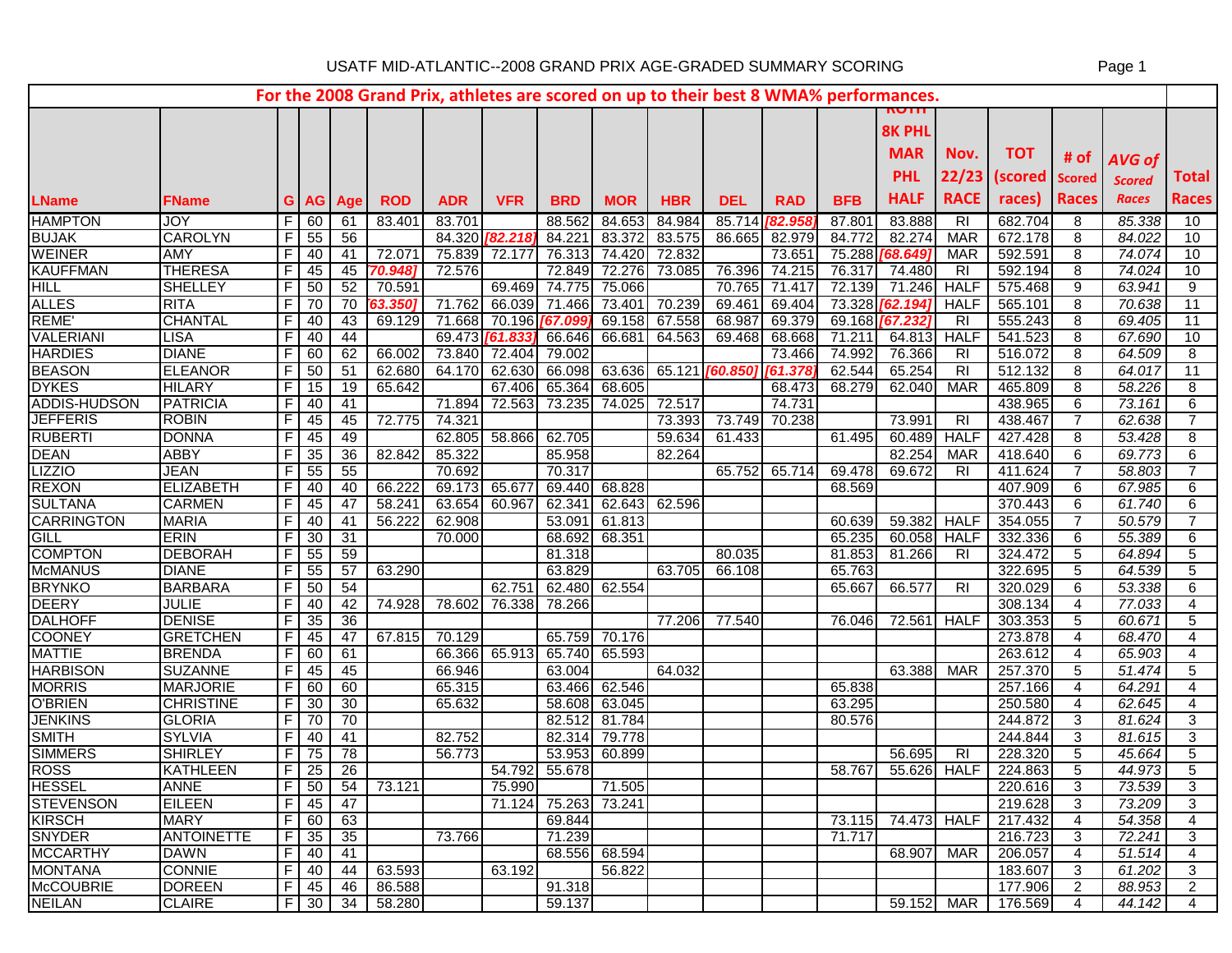| <b>GAUN</b>        | <b>DESIREE</b>   | F              | 25              | 28              | 54.043 |        |        |        |        | 61.591 |        |        | 59.572      | MAR            | 175.205 | 4              | 43.801 | 4                    |
|--------------------|------------------|----------------|-----------------|-----------------|--------|--------|--------|--------|--------|--------|--------|--------|-------------|----------------|---------|----------------|--------|----------------------|
| <b>FOLZER</b>      | <b>SANDRA</b>    | $\overline{F}$ | 65              | 68              |        |        |        | 87.547 | 87.364 |        |        |        |             |                | 174.911 | 2              | 87.456 | $\overline{2}$       |
| <b>MURAGE</b>      | <b>JANE</b>      | F.             | $\overline{20}$ | 21              |        |        |        |        |        |        |        | 82.019 | 91.167      | R <sub>l</sub> | 173.186 | 3              | 57.729 | 3                    |
| <b>SZYMANSKI</b>   | <b>TRICIA</b>    | F              | 40              | 44              | 56.211 |        |        | 56.317 |        |        | 55.758 |        |             |                | 168.287 | 3              | 56.096 | 3                    |
| <b>HANKIN</b>      | <b>JULIE</b>     | F              | 40              | 43              |        |        |        | 78.543 | 77.090 |        |        |        |             |                | 155.633 | 2              | 77.817 | $\overline{2}$       |
| <b>MAST</b>        | <b>MELISSA</b>   | F.             | 35              | 35              |        |        | 74.316 | 77.489 |        |        |        |        |             |                | 151.805 | 2              | 75.903 | $\overline{2}$       |
| <b>SKOLOZDRA</b>   | <b>LAURA</b>     | F              | 40              | 41              |        |        |        | 76.690 |        |        |        |        | 74.920      | <b>MAR</b>     | 151.610 | 3              | 50.537 | 3                    |
| LEAR               | <b>JANICE</b>    | F              | 40              | 41              |        |        | 72.453 |        |        | 75.407 |        |        |             |                | 147.860 | 2              | 73.930 | $\overline{2}$       |
| <b>KLEMPNER</b>    | <b>JOANNE</b>    | F.             | 35              | 36              | 72.157 |        |        | 74.575 |        |        |        |        |             |                | 146.732 | $\overline{2}$ | 73.366 | $\overline{2}$       |
| <b>STORY</b>       | <b>GENEVIEVE</b> | F              | $\overline{20}$ | $\overline{24}$ |        |        | 71.492 | 75.202 |        |        |        |        |             |                | 146.694 | $\overline{2}$ | 73.347 | $\overline{2}$       |
| <b>MCWILLIAMS</b>  | <b>TERRY</b>     | $\overline{F}$ | 40              | 41              |        |        |        | 73.429 | 72.854 |        |        |        |             |                | 146.283 | 2              | 73.142 | $\overline{2}$       |
| <b>WARSING</b>     | <b>ANN</b>       | F              | 65              | 66              |        | 71.196 |        |        | 73.416 |        |        |        |             |                | 144.612 | 2              | 72.306 | $\overline{2}$       |
| <b>HOROWITZ</b>    | <b>KELLY</b>     | F              | 30              | 33              | 71.305 |        |        | 68.583 |        |        |        |        |             |                | 139.888 | $\overline{2}$ | 69.944 | $\overline{2}$       |
| <b>SCHNEIDER</b>   | <b>KATIE</b>     | F              | 10              | 12              |        | 72.050 |        |        |        | 64.005 |        |        |             |                | 136.055 | 2              | 68.028 | $\overline{2}$       |
| <b>GIORGI</b>      | <b>ELLEN</b>     | F.             | 45              | 46              |        |        |        |        | 66.107 |        |        |        | 69.655      | <b>MAR</b>     | 135.762 | 3              | 45.254 | 3                    |
| <b>DIGREGORIO</b>  | <b>NATALIE</b>   | F              | 15              | 15              | 64.002 |        |        | 71.030 |        |        |        |        |             |                | 135.032 | 2              | 67.516 | $\overline{2}$       |
| <b>JANSEN</b>      | <b>POLLY</b>     | F              | 30              | 33              | 57.861 |        |        | 73.263 |        |        |        |        |             |                | 131.124 | $\overline{2}$ | 65.562 | $\overline{2}$       |
| <b>KOTT</b>        | <b>AMY</b>       | F              | 30              | 32              |        |        |        | 63.474 |        |        |        |        | 65.283      | <b>HALF</b>    | 128.757 | 3              | 42.919 | 3                    |
| <b>HOLLERBACH</b>  | <b>DALE</b>      | F              | 50              | 52              | 63.496 |        |        | 64.329 |        |        |        |        |             |                | 127.825 | 2              | 63.912 | $\overline{2}$       |
| <b>SHERMAN</b>     | <b>CHRISTINE</b> | E              | 50              | 54              |        | 66.089 | 61.406 |        |        |        |        |        |             |                | 127.495 | 2              | 63.748 | $\overline{2}$       |
| <b>KEMPTON</b>     | <b>DAWN</b>      | $\overline{F}$ | 45              | 45              |        |        |        |        |        | 65.928 |        |        | 61.566      | <b>HALF</b>    | 127.494 | 3              | 42.498 | 3                    |
| <b>PASCONE</b>     | <b>SANDRA</b>    | F              | 40              | 42              |        |        |        |        | 66.946 |        |        |        | 59.012      | <b>MAR</b>     | 125.958 | 3              | 41.986 | 3                    |
| <b>SCHNEIDER</b>   | <b>MOLLY</b>     | F.             | 40              | 43              |        | 61.503 |        |        |        | 61.226 |        |        |             |                | 122.729 | $\overline{2}$ | 61.365 | $\overline{2}$       |
| <b>BERGMANN</b>    | <b>SARAH</b>     | F              | $\overline{25}$ | 25              |        |        |        | 61.426 |        |        |        |        | 59.158      | <b>HALF</b>    | 120.584 | 3              | 40.195 | 3                    |
| <b>HAMILTON</b>    | <b>SUSAN</b>     | F.             | 40              | 43              |        | 55.945 |        |        | 55.491 |        |        |        |             |                | 111.436 | 2              | 55.718 | $\overline{2}$       |
| <b>VITALE</b>      | <b>LESLIE</b>    | F              | $\overline{20}$ | $\overline{23}$ |        | 56.453 |        | 53.327 |        |        |        |        |             |                | 109.780 | 2              | 54.890 | $\overline{2}$       |
| <b>COCCIA</b>      | <b>ELAINE</b>    | E              | 55              | 58              |        | 56.513 |        | 52.679 |        |        |        |        |             |                | 109.192 | $\overline{2}$ | 54.596 | $\mathbf{2}^{\circ}$ |
| <b>KAMPF</b>       | <b>EILEEN</b>    | F.             | 45              | 48              | 49.033 |        |        | 48.357 |        |        |        |        |             |                | 97.390  | $\overline{2}$ | 48.695 | $\overline{2}$       |
| <b>AUDET</b>       | <b>HEATHER</b>   | F              | 35              | 36              |        |        |        | 41.953 |        |        |        |        | 55.209      | <b>HALF</b>    | 97.162  | 3              | 32.387 | 3                    |
| <b>GORDON</b>      | <b>ANGELA</b>    | F              | 40              | 44              |        |        |        |        |        |        |        | 41.533 | 51.210      | R <sub>l</sub> | 92.743  | 8              | 11.593 | 8                    |
| <b>JASPER</b>      | <b>LORRAINE</b>  | F              | 45              | 46              |        |        |        | 86.413 |        |        |        |        |             |                | 86.413  | $\mathbf 1$    | 86.413 |                      |
| <b>NIGGEMEIER</b>  | <b>ANDREA</b>    | F.             | 35              | 38              |        |        |        | 86.190 |        |        |        |        |             |                | 86.190  | 1              | 86.190 |                      |
| <b>WOLFSBERGER</b> | <b>HEIDI</b>     | E              | $\overline{25}$ | 27              | 83.598 |        |        |        |        |        |        |        |             |                | 83.598  | 1              | 83.598 |                      |
| <b>HERNDON</b>     | <b>ELIZABETH</b> | F.             | 20              | 23              |        |        |        |        |        |        |        |        | 82.757      | <b>HALF</b>    | 82.757  | $\overline{2}$ | 41.379 | $\overline{2}$       |
| <b>FORSHEE</b>     | <b>COLLEEN</b>   | F              | 40              | 44              |        |        |        | 82.586 |        |        |        |        |             |                | 82.586  | $\mathbf{1}$   | 82.586 |                      |
| <b>LAMBERT</b>     | <b>MEREDITH</b>  | $\overline{F}$ | 25              | 25              |        |        |        |        |        |        |        |        | 80.122      | <b>HALF</b>    | 80.122  | $\overline{2}$ | 40.061 | $\overline{2}$       |
| <b>CHEUNG</b>      | <b>HELEN</b>     | F              | 30              | $\overline{31}$ |        |        |        | 79.151 |        |        |        |        |             |                | 79.151  | $\mathbf{1}$   | 79.151 |                      |
| <b>WAKIM</b>       | <b>ROBERTA</b>   | F.             | 45              | 45              |        |        |        |        |        | 77.751 |        |        |             |                | 77.751  | $\mathbf{1}$   | 77.751 |                      |
| <b>GEERLING</b>    | <b>SHIRLEY</b>   | F              | 45              | 49              |        | 77.512 |        |        |        |        |        |        |             |                | 77.512  | $\mathbf{1}$   | 77.512 |                      |
| LITTEN             | <b>ELIZABETH</b> | F.             | 40              | 43              |        |        |        |        | 77.323 |        |        |        |             |                | 77.323  | $\mathbf{1}$   | 77.323 |                      |
| <b>MARTIN</b>      | <b>PAULA</b>     | E              | 45              | 45              |        |        |        | 77.054 |        |        |        |        |             |                | 77.054  | 1              | 77.054 | 1                    |
| <b>ANDES</b>       | <b>VANESSA</b>   | $\overline{r}$ | 20              | 24              |        |        |        |        |        |        |        |        | 77.043 HALF |                | 77.043  | $\overline{2}$ | 38.522 | $\overline{2}$       |
| <b>MAGEE</b>       | <b>TRACEY</b>    | $\overline{F}$ | 40              | 40              |        |        |        | 76.740 |        |        |        |        |             |                | 76.740  |                | 76.740 |                      |
| <b>BUDMAN</b>      | <b>DIANE</b>     | F.             | 45              | 48              |        |        |        | 74.803 |        |        |        |        |             |                | 74.803  | $\mathbf{1}$   | 74.803 |                      |
| <b>RINEHART</b>    | <b>KATY</b>      | F              | 55              | 55              |        |        |        | 74.224 |        |        |        |        |             |                | 74.224  | $\mathbf{1}$   | 74.224 |                      |
| <b>COPLEMAN</b>    | <b>SUSAN</b>     | F.             | 35              | 37              |        |        |        |        | 73.674 |        |        |        |             |                | 73.674  |                | 73.674 |                      |
| <b>WIETLISBACH</b> | <b>MISSY</b>     | F.             | 40              | 44              |        | 72.832 |        |        |        |        |        |        |             |                | 72.832  |                | 72.832 |                      |
| <b>SMITH</b>       | <b>SHARON</b>    | $\overline{r}$ | 25              | 27              |        | 72.727 |        |        |        |        |        |        |             |                | 72.727  | 1              | 72.727 |                      |
| <b>FISK</b>        | <b>PAMELA</b>    | $\overline{F}$ | 60              | 63              |        |        |        | 72.277 |        |        |        |        |             |                | 72.277  |                | 72.277 |                      |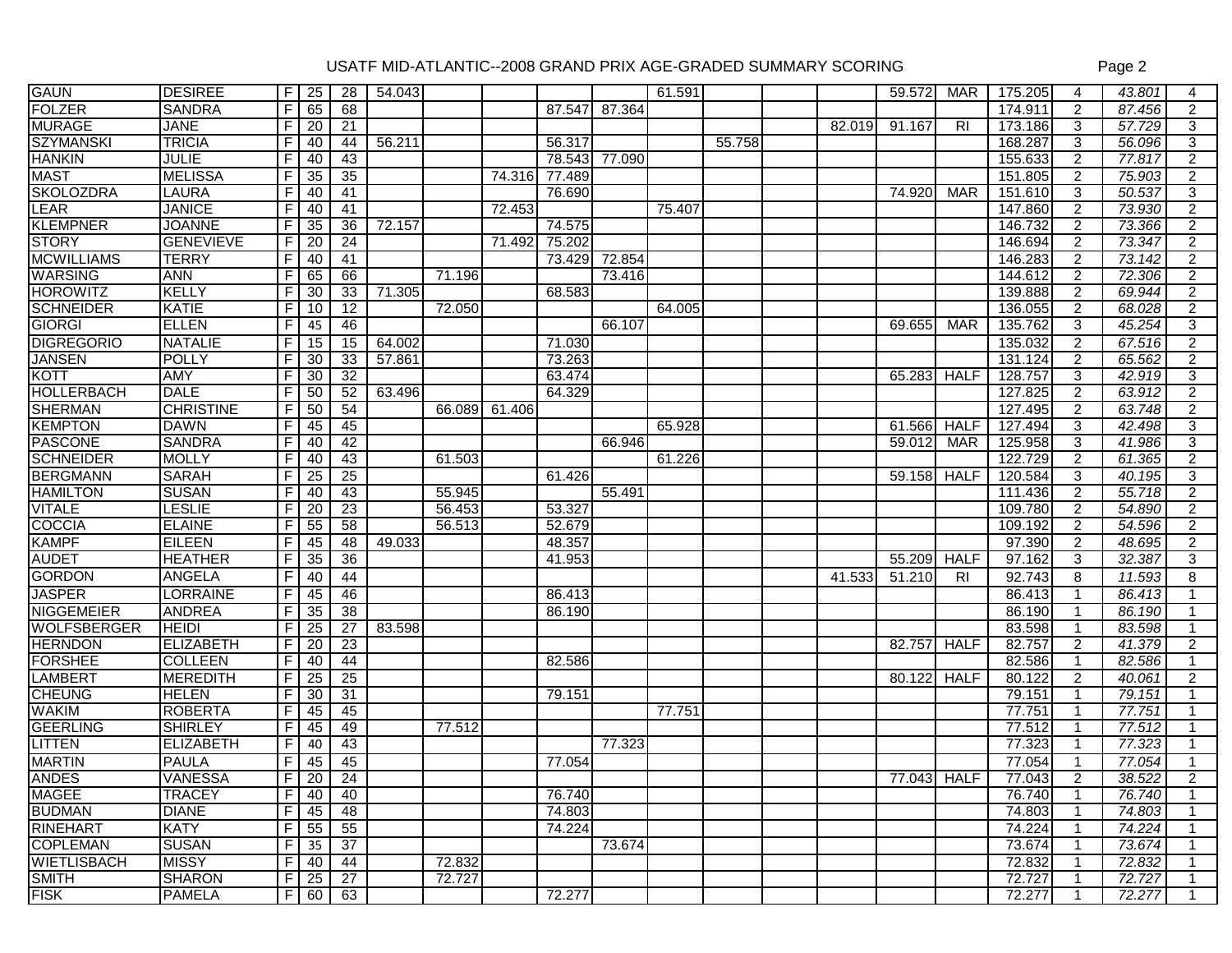| <b>POLL</b>        | JEN             | F. | 30 | 30 |        |        | 71.994 |  |        |        |            | 71.994 |   | 71.994 |                |
|--------------------|-----------------|----|----|----|--------|--------|--------|--|--------|--------|------------|--------|---|--------|----------------|
| <b>HILL</b>        | <b>SHELLY</b>   | F. | 50 | 53 |        |        |        |  | 71.417 |        |            | 71.417 |   | 71.417 |                |
| <b>BARTOW</b>      | <b>DANA</b>     |    | 25 | 28 |        |        | 70.590 |  |        |        |            | 70.590 |   | 70.590 |                |
| <b>HOLLIDAY</b>    | <b>MARY</b>     | F. | 50 | 52 |        |        | 69.373 |  |        |        |            | 69.373 |   | 69.373 |                |
| <b>HANTEL</b>      | JOHANNA         | F. | 45 | 48 | 69.271 |        |        |  |        |        |            | 69.27' |   | 69.271 |                |
| <b>FLINT</b>       | JENNIFER        |    | 35 | 38 |        |        |        |  |        | 67.525 | <b>MAR</b> | 67.525 | 2 | 33.763 | 2              |
| <b>POTTERFIELD</b> | <b>JOAN</b>     | F. | 50 | 54 | 67.059 |        |        |  |        |        |            | 67.059 |   | 67.059 |                |
| <b>HURREY</b>      | <b>SUSAN</b>    | F. | 40 | 40 |        |        | 66.238 |  |        |        |            | 66.238 |   | 66.238 |                |
| <b>FENCER</b>      | LORRI           |    | 45 | 47 |        | 65.081 |        |  |        |        |            | 65.081 |   | 65.081 |                |
| <b>CENTENO</b>     | <b>MILLIE</b>   | F. | 35 | 38 |        |        | 65.075 |  |        |        |            | 65.075 |   | 65.075 |                |
| <b>ALVA</b>        | <b>PAMELA</b>   | F. | 15 | 19 |        | 65.060 |        |  |        |        |            | 65.060 |   | 65.060 |                |
| <b>MOONEY</b>      | <b>OLIVIA</b>   | F. | 20 | 21 |        |        | 64.315 |  |        |        |            | 64.315 |   | 64.315 |                |
| <b>HSING</b>       | <b>MARY JO</b>  | F. | 40 | 43 |        |        |        |  | 64.280 |        |            | 64.280 |   | 64.280 |                |
| <b>VONDRA</b>      | <b>DENISE</b>   |    | 50 | 53 |        | 63.522 |        |  |        |        |            | 63.522 |   | 63.522 |                |
| <b>BUJAK</b>       | <b>ZOE</b>      |    | 20 | 23 |        | 61.060 |        |  |        |        |            | 61.060 |   | 61.060 |                |
| KING-MARINO        | <b>CHERYL</b>   |    | 45 | 47 |        |        | 59.540 |  |        |        |            | 59.540 |   | 59.540 |                |
| <b>SHEEHAN</b>     | <b>MOLLY</b>    |    | 20 | 23 |        |        |        |  |        | 52.928 | <b>MAR</b> | 52.928 | 2 | 26.464 | $\overline{2}$ |
| <b>GORDON</b>      | <b>MARYBETH</b> |    | 35 | 36 |        |        | 49.942 |  |        |        |            | 49.942 |   | 49.942 |                |
| <b>DEMENT</b>      | <b>TAMMY</b>    |    | 35 | 37 |        |        | 48.514 |  |        |        |            | 48.514 |   | 48.514 |                |
| <b>CROWLEY</b>     | <b>MICHELE</b>  |    | 40 | 40 |        |        | 43.715 |  |        |        |            | 43.715 |   | 43.715 |                |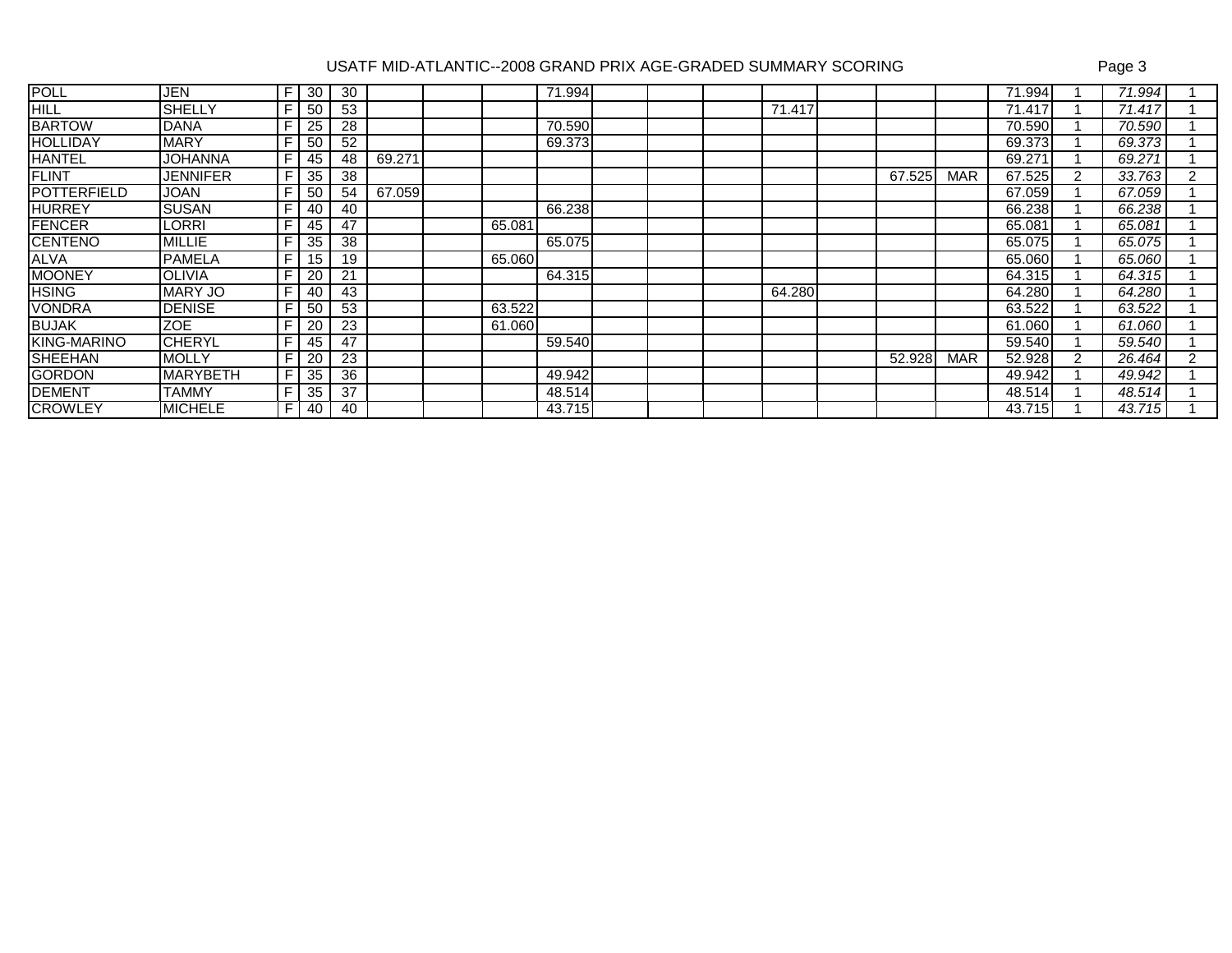|                                   |                                |                |                 |          |                  |            |                |            |               |            |            |            |            | <b>MAR</b>            | Nov.           | TOT.               | # of           | <b>AVG of</b> |                |
|-----------------------------------|--------------------------------|----------------|-----------------|----------|------------------|------------|----------------|------------|---------------|------------|------------|------------|------------|-----------------------|----------------|--------------------|----------------|---------------|----------------|
|                                   |                                |                |                 |          |                  |            |                |            |               |            |            |            |            | <b>PHL</b>            | 22/23          | (scored            | <b>Scored</b>  | <b>Scored</b> | Total          |
| <b>LName</b>                      | FName                          | G              |                 | AG   Age | <b>ROD</b>       | <b>ADR</b> | VFR            | <b>BRD</b> | <b>MOR</b>    | <b>HBR</b> | <b>DEL</b> | <b>RAD</b> | <b>BFB</b> | HALF                  | <b>RACE</b>    | races)             | <b>Races</b>   | <b>Races</b>  | <b>Races</b>   |
| <b>FLANAGAN</b>                   | <b>JAMES</b>                   | M              | 70              | 70       | 77.7061          | 81.322     |                | 83.868     | 82.762        | 82.188     | 83.090     | 79.874     | 82.610     | 79.127                | <b>RI</b>      | 654.84             | 8              | 81.855        | 10             |
| <b>BERGMANN</b>                   | <b>SETH</b>                    | M              | 55              | 58       |                  | 80.993     | 80.287         | 80.044     |               | 81.021     | 82.670     | 81.677     | 82.784     | 81.539                | $\overline{R}$ | 651.016            | $\overline{9}$ | 72.335        | 9              |
| <b>JAMES</b>                      | <b>DAVID</b>                   | м              | 55              | 56       |                  |            | 78.550         | 85.522     | 82.863        | 84.277     | 80.206     | 77.481     | 76.694     | 79.377                | <b>RI</b>      | 644.971            | 9              | 71.663        | 9              |
| <b>VITALI</b>                     | <b>GREG</b>                    | м              | 50              | 51       | 79.764           | 80.288     | [77.104        | 82.232     | 77.585        | 77.35      | 79.080     | 76.808     | 77.548     | 77.641                | <b>HALF</b>    | 630.946            | 8              | 78.868        | 11             |
| <b>BERGER</b>                     | <b>JAMES</b>                   | M              | 55              | 55       | 78.211           | 81.162     |                | 77.984     | 78.093        |            | 76.887     | 76.214     | 76.331     | 78.279                | $\overline{R}$ | 623.161            | 9              | 69.240        | 9              |
| <b>PRIZER</b>                     | KENT                           | M              | 55              | 58       | 76.247           |            |                | 79.495     | 77.584        | 77.025     | 77.520     | 76.885     | 79.259     | 78.539                | <b>HALF</b>    | 622.554            | 9              | 69.173        | 9              |
| <b>TAGGART</b>                    | <b>ROBERT</b>                  | м              | 65              | 67       | 77.147           | 77.475     | 76.766         | 81.296     |               | 76.487     | 77.833     | 77.151     | 77.713     | [76.244]              | R <sub>l</sub> | 621.869            | 8              | 77.734        | 10             |
| <b>DYKES</b>                      | <b>GENE</b>                    | M              | 55              | 59       | 75.516           | 77.561     | 77.158         |            | 76.414        | 78.734     |            | 76.124     | 77.068     | 77.805                | R <sub>l</sub> | 616.381            | 9              | 68.487        | 9              |
| <b>COPPENS</b>                    | LOUIS                          | M              | 65              | 65       |                  | 74.025     | 74.719         | 79.991     | 78.389        | 76.099     | 73.202     | 77.939     | 78.084     |                       |                | 612.449            | 8              | 76.556        | 8              |
| <b>SAWYER</b>                     | <b>STEVE</b>                   | M              | 55              | 56       | 71.995           | 77.500     |                | 76.060     | 75.097        | 75.164     |            | 74.531     | 76.699     | 66.500                | <b>MAR</b>     | 593.546            | 9              | 65.950        | 9              |
| <b>STEVENSON</b>                  | <b>IAN</b>                     | M              | 50              | 53       | 71.617           | 74.959     | 72.639         | 74.478     | 73.653        | 72.717     | 72.017     | 170.293    | 73.731     | 73.568                | R <sub>l</sub> | 587.762            | 8              | 73.470        | 11             |
| <b>KELLY</b>                      | TERENCE                        | M              | 35              | 38       | 71.817           | 75.704     | 73.136         | 75.144     | 73.058        | 71.217     | 71.405     | 71.567     |            | 74.346                | RI             | 586.176            | 8              | 73.272        | 10             |
| <b>NIX</b>                        | <b>BRYANT</b>                  | M              | 40              | 43       |                  | 74.159     | 70.989         | 166.180    | 69.057        | 73.586     | 73.098     | 70.663     | 72.606     | 75.205                | <b>RI</b>      | 579.364            | 8              | 72.421        | 10             |
| <b>MAHER</b>                      | <b>IEDWARD</b>                 | M              | 50              | 54       | 69.041           | 72.310     |                | 75.234     | 71.674        | '68.074    | 71.380     | 71.664     | 73.779     | 72.592                | <b>RI</b>      | 577.674            | 8              | 72.209        | 10             |
| <b>SCHULTZ</b>                    | <b>DEREK</b>                   | M              | $\overline{25}$ | 29       | 69.517           | 71.693     | 69.771         | 73.543     | 71.078        |            | 72.810     | 69.690     | 62.718     | 72.325                | <b>MAR</b>     | 570.427            | 8              | 71.303        | 10             |
| <b>McGRATH</b>                    | <b>MICHAEL</b>                 | М              | 45              | 47       | 69.561           |            | 70.016 767.957 | 74.276     | 69.534        | 68.935     | 168.274    | 69.734     | 72.462     | 72.787                | <b>RI</b>      | 567.306            | 8              | 70.913        | 11             |
| <b>HARDIES</b>                    | THEO                           | M              | 60              | 63       | 55.5021          | 72.754     | 70.099         | 74.408     |               | 71.735     | 69.534     | 66.305     | 66.881     | 70.830                | R <sub>l</sub> | 562.546            | 8              | 70.318        | 10             |
| <b>COFFIN</b>                     | <b>DEAN</b>                    | M              | 40              | 44       | 67.766           | 68.786     | 66.667         |            | 71.076 66.237 | '66.12     | 69.491     | 67.440     | 68.875     | 70.513                | <b>RI</b>      | 550.613            | 8              | 68.827        | 11             |
| <b>McMANUS</b>                    | <b>RORY</b>                    | M              | 55              | 59       | 5 <b>5.150</b> 1 | 67.997     | 66.639         | 70.277     | [65.855       | 66.555     | 68.068     | 67.273     | 69.356     | 69.586                | R <sub>1</sub> | 545.751            | 8              | 68.219        | 11             |
| <b>MCGINLEY</b>                   | TOM                            | M              | 45              | 45       |                  | 64.372     | 62.533         | 63.802     | 63.603        | 63.545     | 62.616     | 61.792     | 64.353     | 157.931               | <b>HALF</b>    | 506.617            | 8              | 63.327        | 10             |
| <b>SZYMANSKI</b>                  | <b>RICHARD</b>                 | $\overline{M}$ | 40              | 43       | 56.313           | 65.674     | 64.210         | 67.573     | 60.634        | 61.365     | 57.665     | 62.377     | 63.729     | [54.413               | R <sub>l</sub> | 503.227            | $\overline{8}$ | 62.903        | 11             |
| <b>MESSENGER</b>                  | <b>FRANK</b>                   | M              | 60              | 63       | 56.262           | 62.492     | 62.129         | 65.832     | 63.314        | 60.930     | 61.465     |            |            | 62.008                | R <sub>l</sub> | 494.432            | 9              | 54.937        | 9              |
| <b>HERMAN</b>                     | <b>GERALD</b>                  | M              | 60              | 64       | 54.550           | 58.785     | 56.667         | 59.951     | 61.663        |            |            | 59.019     | 58.810     | 63.973                | <b>RI</b>      | 473.418            | 9              | 52.602        | 9              |
| <b>NUTT</b>                       | <b>PATRICK</b>                 | м              | 75              | 77       |                  | 64.200     | 66.245         |            | 67.554        | 68.685     | 69.794     | 66.667     | 69.562     |                       |                | 472.707            | $\overline{7}$ | 67.530        | 7              |
| <b>CARTWRIGHT</b>                 | <b>STEVE</b>                   | м              | 55              | 55       |                  | 73.291     | 72.584         | 73.652     | 70.827        |            | 73.753     | 73.529     |            |                       |                | 437.636            | 6              | 72.939        | 6              |
| <b>ORTHMANN</b>                   | TREVOR                         | M              | 35              | 38       | 70.950           | 73.833     | 70.732         | 72.679     | 73.935        |            |            |            | 71.847     |                       |                | 433.977            | 6              | 72.329        | 6              |
| <b>SCHULER</b>                    | <b>ROBERT</b>                  | M              | 55              | 59       | 51.828           |            | 55.407         | 47.186     | 53.662        | 52.393     | 52.049     | 56.239     |            | 56.438 <b>745.856</b> | <b>MAR</b>     | 425.203            | 8              | 53.150        | 10             |
| <b>WOLHAR</b>                     | ROBER <sub>1</sub>             | M              | 55              | 59       | 58.190           | 61.232     |                | 63.867     | 64.060        |            | 55.383     | 55.358     | 59.595     |                       |                | 417.685            | $\overline{7}$ | 59.669        | 7              |
| <b>TANSKI</b>                     | <b>WILLIAM</b>                 | M              | 55              | 57       | 55.560           | 59.821     | 54.555         | 57.041     |               | 56.666     | 56.459     |            | 57.010     |                       |                | 397.112            | $\overline{7}$ | 56.730        | $\overline{7}$ |
| <b>PAINTER</b>                    | <b>JEFFREY</b>                 | M              | 45              | 48       | 76.167           |            |                | 83.888     | 81.387        |            | 81.214     |            | 73.403     |                       |                | 396.058            | 5              | 79.212        | 5              |
| <b>BIGGIN</b>                     | <b>HUGH</b>                    | M              | 50              | 52       |                  | 77.500     | 76.100         |            |               |            | 79.333     | 78.411     |            | 78.669                | <b>RI</b>      | 390.013            | 6              | 65.002        | 6              |
| <b>ROSATI</b>                     | <b>MICKEY</b>                  | M              | 45              | 45       | 72.589           |            | 75.829         | 80.740     | 78.540        |            |            |            |            | 74.246                | <b>MAR</b>     | 381.944            | 6              | 63.657        | 6              |
| <b>HOPEWELL</b>                   | <b>PATRICK</b>                 | M              | 25              | 29       | 76.392           |            | 75.575         | 77.300     | 74.750        |            |            |            |            | 77.678                | <b>HALF</b>    | 381.695            | 6              | 63.616        | 6              |
| <b>ELLIOTT</b>                    | <b>THOMAS</b>                  | M              | 30              | 34       | 64.514           | 70.965     |                | 47.675     | 67.885        | 63.545     |            |            |            | 66.018                | <b>MAR</b>     | 380.602            | $\overline{7}$ | 54.372        | $\overline{7}$ |
| <b>GARDNER</b>                    | <b>RICHARD</b>                 | M              | 60              | 60       | 63.514           | 67.842     |                | 64.340     | 64.557        | 63.206     |            |            |            | 57.083                | <b>HALF</b>    | 380.542            | 7              | 54.363        | 7              |
| <b>BIZAL</b>                      | <b>MICHAEL</b>                 | M              | 45              | 47       |                  |            | 74.505         | 75.680     |               | 72.912     | 74.180     |            |            | 74.648                | R <sub>l</sub> | 371.925            | 6              | 61.988        | 6              |
| <b>GEE</b>                        | <b>AUSTIN</b>                  | M              | 20              | 22       |                  | 72.813     | 72.743         | 77.940     |               |            |            |            | 66.763     | 73.741                | <b>MAR</b>     | 364.000            | 6              | 60.667        | 6              |
| <b>BARKER JR</b>                  | <b>BRUCE</b>                   | M              | 30              | 33<br>53 |                  | 73.452     |                | 74.368     | 71.279        | 71.020     |            |            |            | 58.965                | <b>MAR</b>     | 349.084            | 6              | 58.181        | 6              |
| <b>KONIGES</b>                    | FRANK                          | M              | 50              |          |                  |            | 64.879         | 68.618     | 66.563        |            |            |            | 69.605     | 55.610                | <b>MAR</b>     | 325.275            | 6              | 54.212        | 6              |
| <b>METRAUX</b><br><b>PRECOPIO</b> | <b>STEVE</b><br><b>MICHAEL</b> | M              | 40<br>45        | 43       | 81.056           | 83.383     | 79.743         | 82.098     |               | 76.725     |            |            |            |                       |                | 323.262<br>323.072 | 4              | 80.816        | 4              |
|                                   |                                | M              |                 | 47       |                  |            |                | 82.173     |               |            |            | 80.672     |            | 80.484                | RI             |                    | 5              | 64.614        | 5              |
| <b>CLARKE</b>                     | <b>STEVE</b>                   | M              | 45              | 49       |                  | 62.759     | 62.025         | 63.836     |               | 61.124     |            |            |            | 59.115                | <b>RI</b>      | 308.859            | 6              | 51.477        | 6              |
| <b>VIOLANTE</b>                   | <b>MANUEL</b>                  | M              | 60              | 60       |                  |            |                |            | 79.213 77.197 | 75.671     |            |            | 76.655     |                       |                | 308.736            | 4              | 77.184        | $\overline{4}$ |

**ROTH 8K PHL**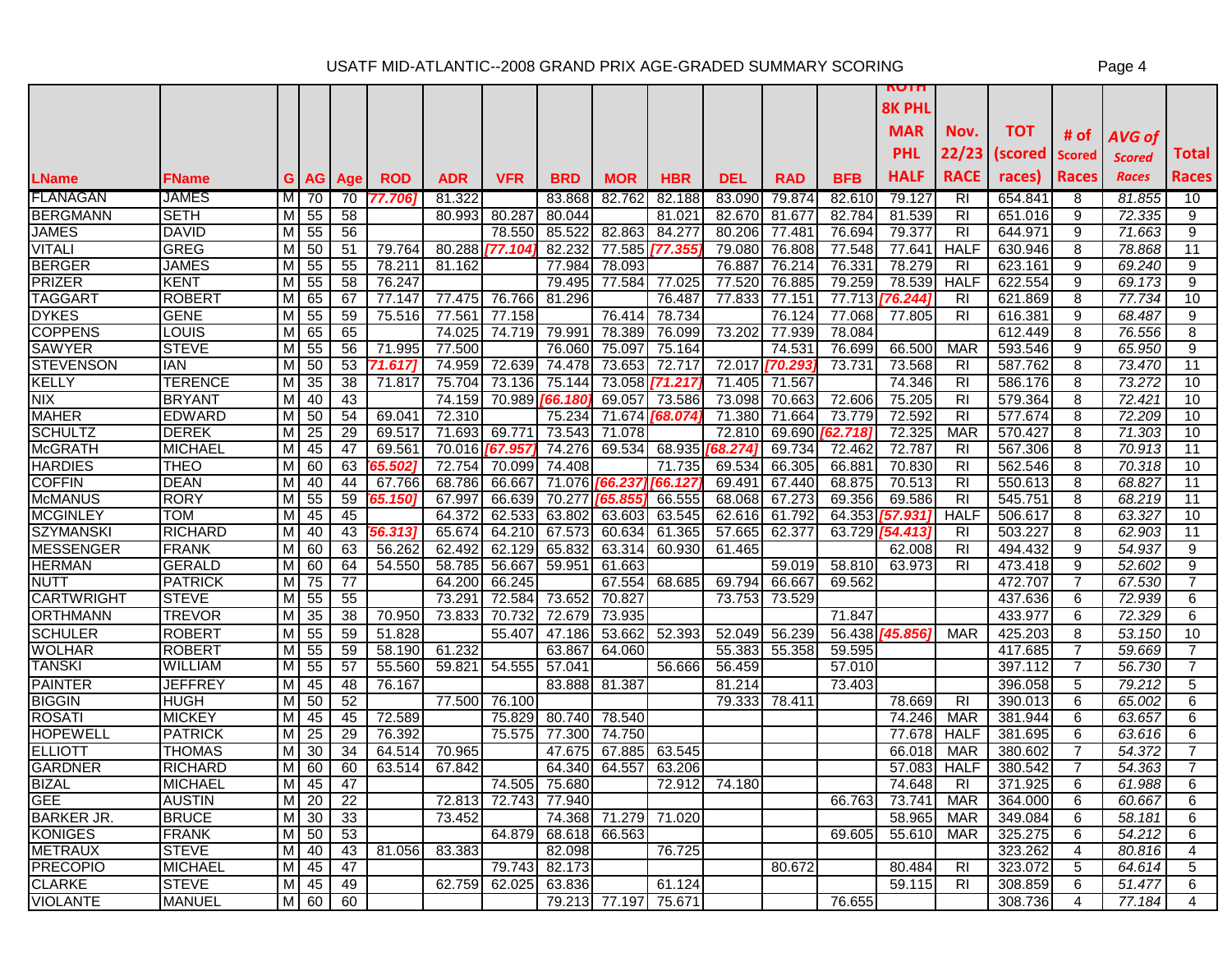| <b>BROCKETT</b>    | <b>SCOTT</b>       | M  | 40              | 44              | 74.387 |                       |               | 80.650        |        |        |        |        | 73.273 | 80.299 | <b>RI</b>                 | 308.609                    | 5              | 61.722 | 5              |
|--------------------|--------------------|----|-----------------|-----------------|--------|-----------------------|---------------|---------------|--------|--------|--------|--------|--------|--------|---------------------------|----------------------------|----------------|--------|----------------|
| <b>DELGUERCIO</b>  | <b>VINCENT</b>     | M  | 55              | 56              | 74.634 |                       |               | 78.077        | 76.745 |        | 78.857 |        |        |        |                           | 308.313                    | $\overline{4}$ | 77.078 | $\overline{4}$ |
| <b>HODUKAVICH</b>  | <b>SCOTT</b>       | МI | 40              | 44              |        | 67.846                | 65.021        | 47.028        |        |        |        |        | 58.006 | 58.750 | <b>MAR</b>                | 296.651                    | 6              | 49.442 | 6              |
| <b>BIER</b>        | <b>BARRY</b>       | M  | 45              | 48              |        |                       |               |               | 72.200 |        | 73.568 |        | 73.253 | 71.837 | R <sub>1</sub>            | 290.858                    | 5              | 58.172 | 5              |
| <b>DALEY</b>       | <b>CHRISTOPHER</b> | мI | 40              | 43              | 71.704 | 75.700                |               |               | 71.644 |        |        |        |        | 67.305 | <b>MAR</b>                | 286.353                    | 5              | 57.271 | 5              |
| <b>DOUGHERTY</b>   | JIM                | M  | 60              | 61              |        | 49.923                |               | 43.501        | 40.850 | 47.341 | 45.635 |        | 48.781 |        |                           | 276.031                    | 6              | 46.005 | 6              |
| <b>FRIEDMAN</b>    | <b>LARRY</b>       | МI | 50              | 51              | 70.691 |                       |               | 48.145        | 70.447 |        |        |        |        | 78.263 | <b>MAR</b>                | 267.546                    | 5              | 53.509 | 5              |
| <b>WRIGHT</b>      | KEITH              | M  | 50              | 51              |        |                       |               | 70.537        | 67.776 |        |        |        | 68.322 | 60.536 | <b>MAR</b>                | 267.171                    | 5              | 53.434 | 5              |
| PYOTT              | <b>ROBERT</b>      | м  | 40              | 42              |        |                       | 67.435        | 67.524        | 68.062 |        | 53.968 |        |        |        |                           | 256.989                    | 4              | 64.247 | 4              |
| LATRAN             | <b>GREG</b>        | M  | 45              | 45              |        | 63.413                | 60.884        | 64.435        |        | 61.173 |        |        |        |        |                           | 249.905                    | $\overline{4}$ | 62.476 | $\overline{4}$ |
| <b>HAXTON</b>      | <b>THOMAS</b>      | м  | $\overline{25}$ | 26              |        |                       |               | 87.656        |        |        |        |        | 76.315 | 82.609 | <b>HALF</b>               | 246.580                    | 4              | 61.645 | 4              |
| <b>MURRAY</b>      | <b>DENNIS</b>      | мI | 55              | 57              |        | 62.078                |               | 59.892        | 62.363 |        |        |        | 61.057 |        |                           | 245.390                    | $\overline{4}$ | 61.348 | $\overline{4}$ |
| <b>NASH</b>        | <b>GREG</b>        | M  | $\overline{30}$ | $\overline{33}$ | 78.949 | 80.888                |               | 83.568        |        |        |        |        |        |        |                           | 243.405                    | 3              | 81.135 | 3              |
| VAVALA             | <b>MATT</b>        | мı | 35              | 39              | 79.087 |                       |               | 83.454        | 79.524 |        |        |        |        |        |                           | 242.065                    | 3              | 80.688 | 3              |
| <b>SERY</b>        | JIM                | М  | 45              | 46              |        |                       |               | 79.684        | 78.410 |        |        |        |        | 77.455 | <b>MAR</b>                | 235.549                    | $\overline{4}$ | 58.887 | 4              |
| <b>KAUFFMAN</b>    | <b>WILLIAM</b>     | М  | 50              | 50              | 77.593 |                       |               | 78.627        |        | 77.007 |        |        |        |        |                           | 233.227                    | 3              | 77.742 | 3              |
| <b>FERRANTE</b>    | <b>ROBERT</b>      | M  | 40              | 43              |        |                       | 75.807        | 79.849        | 76.585 |        |        |        |        |        |                           | 232.241                    | 3              | 77.414 | 3              |
| <b>WEYGANDT</b>    | <b>NEIL</b>        | м  | 60              | 61              | 59.930 |                       |               | 61.281        |        | 61.767 |        |        |        | 46.955 | <b>MAR</b>                | 229.932                    | 5              | 45.986 | 5              |
| <b>HINES</b>       | <b>PAUL</b>        | м  | 50              | 53              | 74.101 |                       |               | 80.887        |        |        |        |        |        | 73.830 | <b>MAR</b>                | 228.818                    | $\overline{4}$ | 57.205 | 4              |
| <b>HOFFMAN</b>     | <b>JOSEPH</b>      | мI | 55              | 57              |        | 74.385                | 73.577        |               | 74.194 |        |        |        |        |        |                           | 222.156                    | 3              | 74.052 | 3              |
| LOREN              | <b>JOSHUA</b>      | мI | $\overline{25}$ | $\overline{27}$ |        |                       | 72.686        |               |        |        | 76.251 |        | 71.000 |        |                           | 219.937                    | 3              | 73.312 | 3              |
| <b>HAMILTON</b>    | <b>BRANDON</b>     | M  | 40              | 40              | 73.128 | 74.455                |               |               | 72.327 |        |        |        |        |        |                           | 219.909                    | 3              | 73.303 | 3              |
| <b>HARBISON</b>    | <b>SEAN</b>        | M  | 45              | 47              |        | 73.345                |               | 75.025        |        | 71.210 |        |        |        |        |                           | 219.579                    | 3              | 73.193 | 3              |
| <b>HERRING</b>     | <b>LEONARD</b>     | М  | 60              | 60              | 56.106 |                       | 56.259        | 54.690        | 52.264 |        |        |        |        |        |                           | 219.319                    | $\overline{4}$ | 54.830 | 4              |
| <b>FINGER</b>      | <b>JOSHUA</b>      | M  | 30              | 34              | 72.426 |                       |               |               |        |        |        | 71.554 |        | 74.212 | <b>HALF</b>               | 218.192                    | $\overline{4}$ | 54.548 | 4              |
| <b>COOPER</b>      | <b>STAN</b>        | мι | 45              | 49              | 66.174 |                       |               | 74.196        | 76.239 |        |        |        |        |        |                           | 216.609                    | 3              | 72.203 | 3              |
| <b>WOLFF</b>       | <b>ROB</b>         | M  | 45              | 46              |        |                       |               | 53.307        | 56.450 |        |        |        | 56.065 | 50.181 | <b>HALF</b>               | 216.003                    | 5              | 43.201 | 5              |
| <b>JENKINS</b>     | WILLIAM            | мI | 45              | 49              |        | 72.026                |               | 73.487        | 69.609 |        |        |        |        |        |                           | 215.122                    | 3              | 71.707 | 3              |
| <b>KEENYA</b>      | <b>SEITO</b>       | м  | 55              | 57              | 75.557 |                       |               |               | 77.243 |        |        |        |        | 61.346 | <b>MAR</b>                | 214.146                    | 4              | 53.537 | 4              |
| <b>JAKUBOWITCH</b> | <b>ANDREW</b>      | МI | 30              | 30              |        |                       |               |               |        |        | 73.723 | 71.397 | 67.971 |        |                           | 213.092                    | 3              | 71.031 | 3              |
| CARROLL            | <b>CHRISTOPHER</b> | M  | 35              | 36              |        |                       | 69.118        |               |        |        | 71.372 | 69.847 |        |        |                           | 210.337                    | 3              | 70.112 | 3              |
| <b>MORROW</b>      | <b>SCOTT</b>       | M  | 40              | 43              | 66.579 |                       |               | 70.630        |        |        |        |        |        | 68.507 | <b>MAR</b>                | 205.716                    | $\overline{4}$ | 51.429 | $\overline{4}$ |
| <b>DRUMMOND</b>    | <b>MARK</b>        | м  | 30              | 33              | 65.303 |                       |               | 70.936        |        |        |        |        |        | 65.594 | <b>HALF</b>               | 201.833                    | 4              | 50.458 | 4              |
| <b>ESTRADA</b>     | <b>ALEX</b>        | M  | 45              | 46              |        |                       |               |               | 65.201 | 64.497 |        |        |        | 68.431 | R <sub>l</sub>            | 198.129                    | $\overline{4}$ | 49.532 | $\overline{4}$ |
| <b>BRAKE</b>       | <b>KEVIN</b>       | мI | 40              | 44              |        |                       |               |               | 65.148 |        |        |        | 66.305 | 64.662 | <b>MAR</b>                | 196.115                    | 4              | 49.029 | 4              |
| <b>EARNEY</b>      | <b>KIRK</b>        | М  | $\overline{35}$ | 36              |        |                       |               | 66.889        | 65.448 |        |        |        |        | 60.461 | <b>HALF</b>               | 192.798                    | 4              | 48.200 | 4              |
| <b>JAMES</b>       | <b>CHRISTOPHER</b> | M  | 30              | 33              | 59.416 | 67.153                |               | 64.582        |        |        |        |        |        |        |                           | 191.151                    | 3              | 63.717 | 3              |
| <b>MULDER</b>      | <b>AARON</b>       | M  | 30              | 33              | 65.231 |                       |               | 66.000        |        |        |        |        |        | 54.864 | <b>MAR</b>                | 186.095                    | $\overline{4}$ | 46.524 | $\overline{4}$ |
| <b>HAMERSLY</b>    | <b>ELWIN</b>       | М  | 50              | 54              | 60.049 | 67.854                |               | 56.870        |        |        |        |        |        |        |                           | 184.774                    | 3              | 61.591 | 3              |
| <b>SCHWELM</b>     | <b>BOB</b>         | м  | 45              | 49              |        |                       |               | 92.562        |        |        |        |        |        | 90.555 | <b>MAR</b>                | 183.117                    | 3              | 61.039 | 3              |
| <b>NICOLINI</b>    | <b>CHRISTIAN</b>   | М  | 40              | 43              | 61.723 |                       |               | 66.150        |        |        |        |        |        | 54.744 | <b>MAR</b>                | 182.617                    | 4              | 45.654 | 4              |
| SCHULTZ            | <b>JOHN</b>        |    |                 |                 |        | M 75 75 62.270 66.375 |               |               |        |        |        |        |        |        | 52.149 MAR $\blacksquare$ | 180.794                    | 4              | 45.198 | 4              |
| <b>LUKASIK</b>     | <b>ROBERT</b>      |    | $M$ 50 54       |                 |        |                       |               | 64.865 56.995 |        |        |        |        | 58.631 |        |                           | 180.491                    | 3              | 60.164 | 3              |
| <b>LAVELLE</b>     | <b>PHILLIP</b>     |    | M 45            | 48              |        |                       | 59.535 58.182 |               | 59.824 |        |        |        |        |        |                           | 177.541                    | 3              | 59.180 | 3              |
| <b>MOSKOVITZ</b>   | <b>JACK</b>        |    | $M$ 65          | 67              | 56.649 |                       |               | 59.969        | 60.459 |        |        |        |        |        |                           | 177.077                    | 3              | 59.026 | 3              |
| <b>SCOTT</b>       | <b>GRANT</b>       |    | $M$ 20          | 24              |        | 86.966                |               | 88.501        |        |        |        |        |        |        |                           | 175.467                    | 2              | 87.734 | 2              |
| <b>VOLPI</b>       | <b>JON</b>         |    | $M$ 25 25       |                 |        | 83.766                |               | 86.433        |        |        |        |        |        |        |                           | 170.199                    | $\overline{2}$ | 85.100 | $\overline{2}$ |
| <b>WRIGHT</b>      | <b>BILLY</b>       |    | M 55 55         |                 |        | 84.201                |               |               |        |        |        |        |        | 84.373 | R <sub>l</sub>            | 168.574                    | $\mathbf{3}$   | 56.191 | 3              |
| <b>DIDIO</b>       | <b>MICHAEL</b>     |    | M 25 25         |                 |        |                       |               |               |        |        |        |        |        |        |                           | 80.109 88.339 HALF 168.448 | 3              | 56.149 | 3              |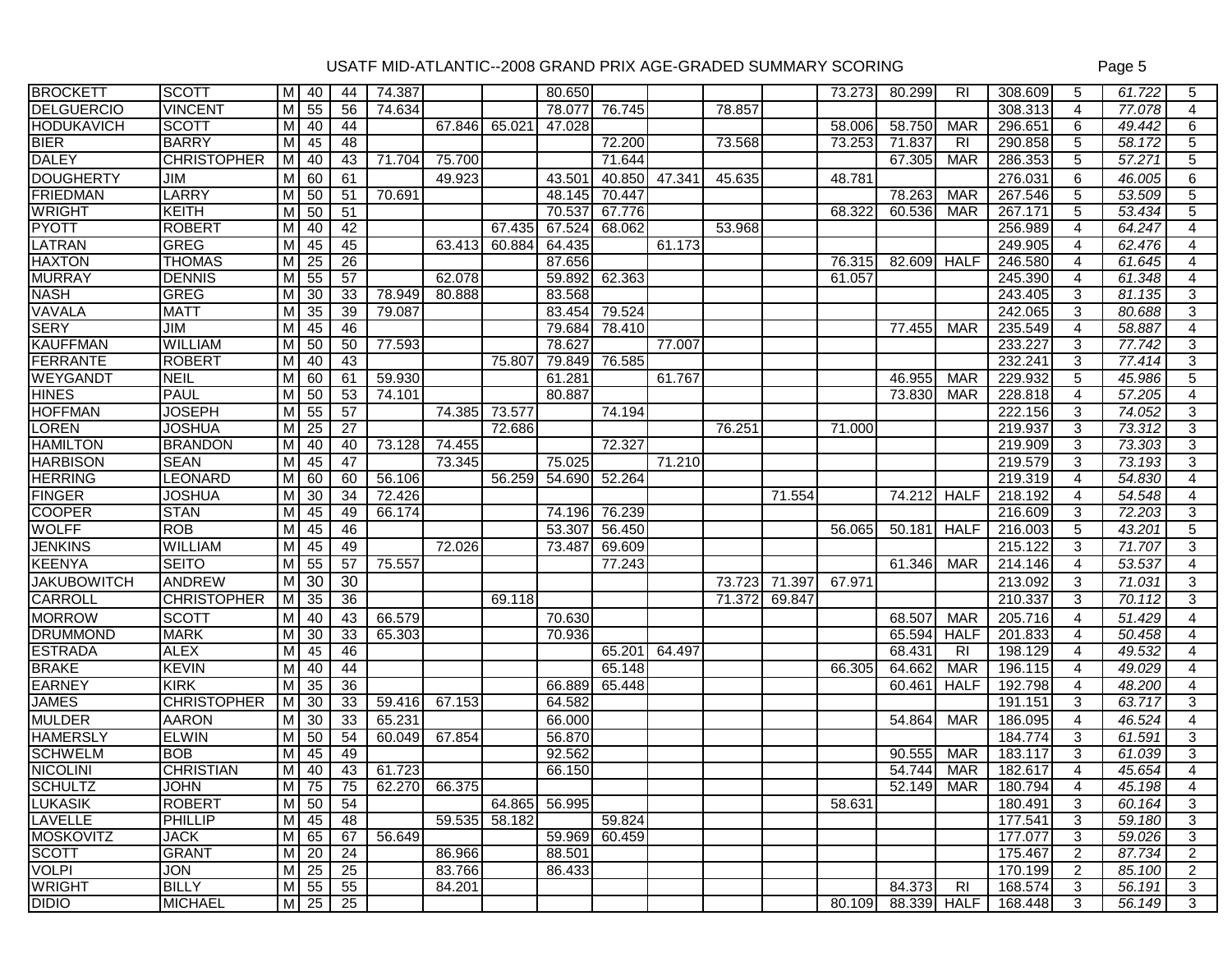| <b>KING-MARINO</b>  | <b>JOHNNY</b>      | M I                     | 45              | 47              | 78.513 |        |               | 88.748 |        |        |        |        |        |        |                | 167.261 | 2              | 83.630 | 2              |
|---------------------|--------------------|-------------------------|-----------------|-----------------|--------|--------|---------------|--------|--------|--------|--------|--------|--------|--------|----------------|---------|----------------|--------|----------------|
| CAVANAUGH           | <b>SHAWN</b>       | M                       | 20              | $\overline{24}$ |        | 83.136 |               | 84.086 |        |        |        |        |        |        |                | 167.222 | 2              | 83.611 | 2              |
| <b>WARD</b>         | <b>PATRICK</b>     | М                       | 20              | $\overline{24}$ |        |        |               | 85.793 |        | 80.109 |        |        |        |        |                | 165.902 | 2              | 82.951 | 2              |
| <b>REYNOLDS</b>     | <b>ROBERT</b>      | $\overline{M}$          | 50              | 51              |        |        |               | 84.935 |        |        |        |        |        | 80.028 | <b>MAR</b>     | 164.963 | 3              | 54.988 | 3              |
| <b>BOURLA</b>       | <b>MARSEL</b>      | M                       | 35              | 38              |        |        |               | 84.736 |        |        |        |        |        | 78.043 | <b>MAR</b>     | 162.779 | 3              | 54.260 | 3              |
| <b>CALLINAN</b>     | <b>EDWARD</b>      | M                       | 30              | 34              |        |        |               |        | 79.471 |        |        |        |        | 83.158 | <b>MAR</b>     | 162.629 | 3              | 54.210 | 3              |
| <b>SARVER</b>       | JOE                | M                       | 50              | 50              |        | 80.675 |               | 81.686 |        |        |        |        |        |        |                | 162.361 | $\overline{2}$ | 81.180 | $\overline{2}$ |
| <b>NABLE</b>        | <b>LEON</b>        | M                       | 45              | 49              | 56.257 | 47.281 |               | 57.364 |        |        |        |        |        |        |                | 160.902 | 3              | 53.634 | 3              |
| <b>BARGER</b>       | <b>JAMES</b>       | м                       | 40              | 42              |        |        |               | 83.797 |        |        |        |        |        | 74.538 | <b>HALF</b>    | 158.335 | 3              | 52.778 | 3              |
| <b>BOYLE</b>        | <b>PATRICK</b>     | M                       | 20              | $\overline{24}$ | 77.475 | 79.876 |               |        |        |        |        |        |        |        |                | 157.351 | 2              | 78.676 | $\overline{2}$ |
| <b>PARLAPIANO</b>   | <b>TOM</b>         | $\overline{\mathsf{M}}$ | $\overline{25}$ | $\overline{26}$ |        | 84.039 |               |        |        |        |        |        | 71.346 |        |                | 155.385 | $\overline{2}$ | 77.693 | $\overline{2}$ |
| <b>CASTER</b>       | <b>MORTON</b>      | $\overline{\mathsf{M}}$ | $\overline{20}$ | $\overline{23}$ |        |        |               |        |        | 77.751 |        |        |        | 77.514 | R <sub>l</sub> | 155.265 | 3              | 51.755 | 3              |
| <b>CLARK</b>        | <b>NEILL</b>       | M                       | 35              | 36              |        |        |               | 77.768 |        |        |        | 76.237 |        |        |                | 154.005 | 2              | 77.003 | 2              |
| <b>MCNALLY</b>      | <b>BRIAN</b>       | M                       | 20              | 23              |        |        |               | 77.548 |        |        |        |        |        | 75.534 | R <sub>l</sub> | 153.082 | 3              | 51.027 | 3              |
| <b>WAGNER</b>       | <b>JOHN</b>        | M                       | 40              | 44              | 74.561 |        |               | 76.677 |        |        |        |        |        |        |                | 151.238 | 2              | 75.619 | $\overline{2}$ |
| <b>SULLIVAN</b>     | <b>BRIAN</b>       | M                       | 45              | 48              |        |        |               | 77.127 |        |        |        |        |        | 73.749 | <b>HALF</b>    | 150.876 | 3              | 50.292 | 3              |
| <b>MEYERS</b>       | <b>IRA</b>         | $\overline{M}$          | 45              | 47              | 72.510 |        |               | 78.001 |        |        |        |        |        |        |                | 150.511 | 2              | 75.256 | $\overline{2}$ |
| <b>EMERY</b>        | <b>JOSHUA</b>      | M                       | 30              | 30              |        |        |               |        |        |        |        | 76.506 | 70.187 |        |                | 146.693 | 2              | 73.346 | 2              |
| <b>KAMPF</b>        | <b>WILLIAM</b>     | м                       | 50              | 50              | 73.612 |        |               |        |        | 72.548 |        |        |        |        |                | 146.160 | $\overline{2}$ | 73.080 | $\overline{2}$ |
| <b>LUMPKIN</b>      | <b>KEVIN</b>       | M                       | 45              | 46              |        | 73.123 |               | 70.896 |        |        |        |        |        |        |                | 144.019 | $\overline{2}$ | 72.009 | $\overline{2}$ |
| <b>CANNAVA</b>      | <b>ROBERT</b>      | $\overline{M}$          | 50              | 54              | 68.035 | 75.725 |               |        |        |        |        |        |        |        |                | 143.760 | 2              | 71.880 | $\overline{2}$ |
| <b>NICHOLSON</b>    | <b>BEN</b>         | M                       | 35              | 36              |        |        |               |        |        |        |        | 71.444 |        | 71.796 | <b>HALF</b>    | 143.240 | 3              | 47.747 | 3              |
| <b>PUGLIESE</b>     | <b>ANTHONY</b>     | м                       | 45              | 49              |        |        |               |        | 69.375 |        |        |        | 72.529 |        |                | 141.904 | 2              | 70.952 | 2              |
| <b>HUBBARD</b>      | <b>BRUCE</b>       | м                       | 60              | 62              | 67.395 |        |               |        |        |        | 70.289 |        |        |        |                | 137.683 | 2              | 68.842 | $\overline{2}$ |
| <b>FOSTER-STOUT</b> | <b>JESSE</b>       | $\overline{\mathsf{M}}$ | 30              | 34              |        |        | 68.982        | 66.866 |        |        |        |        |        |        |                | 135.848 | 2              | 67.924 | $\overline{2}$ |
| <b>YERMISH</b>      | <b>IRA</b>         | M                       | 60              | 60              |        |        |               | 66.788 |        |        |        |        |        | 67.897 | <b>HALF</b>    | 134.685 | 3              | 44.895 | 3              |
| <b>KUNZ</b>         | <b>BRIAN</b>       | M                       | 55              | 58              | 64.276 |        |               | 70.243 |        |        |        |        |        |        |                | 134.519 | 2              | 67.260 | $\overline{2}$ |
| <b>GILBERT</b>      | <b>BRUCE</b>       | M                       | 70              | 72              |        |        | 67.775        |        |        |        |        | 66.557 |        |        |                | 134.332 | 2              | 67.166 | $\overline{2}$ |
| <b>VERRY</b>        | <b>CHRISTOPHER</b> | M                       | 30              | 31              | 64.577 |        |               | 69.728 |        |        |        |        |        |        |                | 134.305 | 2              | 67.152 | 2              |
| <b>JONES</b>        | <b>TIMOTHY</b>     | M                       | 45              | 48              |        |        | 65.432        | 68.195 |        |        |        |        |        |        |                | 133.627 | 2              | 66.814 | $\overline{2}$ |
| <b>MCMENAMIN</b>    | <b>JOHN</b>        | $\overline{M}$          | 50              | 51              |        |        |               |        |        |        | 65.783 |        | 66.583 |        |                | 132.366 | 2              | 66.183 | $\overline{2}$ |
| <b>CODY</b>         | <b>WILLIAM</b>     | $\overline{\mathsf{M}}$ | 50              | 51              |        |        |               | 61.566 | 70.549 |        |        |        |        |        |                | 132.115 | $\overline{2}$ | 66.058 | 2              |
| <b>HOLLERBACH</b>   | <b>GEORGE</b>      | м                       | 50              | 52              | 66.858 |        |               | 65.011 |        |        |        |        |        |        |                | 131.869 | 2              | 65.934 | $\overline{2}$ |
| <b>WANGLEE</b>      | <b>PAUL</b>        | М                       | 40              | 43              |        | 61.123 |               | 67.605 |        |        |        |        |        |        |                | 128.728 | 2              | 64.364 | $\overline{2}$ |
| <b>KASPER</b>       | <b>KEVIN</b>       | M                       | 45              | 48              |        |        |               |        |        |        |        |        | 52.263 | 75.773 | <b>MAR</b>     | 128.036 | 3              | 42.679 | 3              |
| <b>LATRAN</b>       | <b>SPENCER</b>     | M                       | 10              | 14              |        | 69.869 | 57.282        |        |        |        |        |        |        |        |                | 127.151 | $\overline{2}$ | 63.575 | $\overline{2}$ |
| <b>RICHMAN</b>      | <b>STEPHEN</b>     | M                       | 60              | 64              |        |        |               | 64.007 |        |        |        |        |        | 61.642 | <b>HALF</b>    | 125.649 | 3              | 41.883 | 3              |
| <b>HOROWITZ</b>     | <b>JACK</b>        | M                       | 45              | 45              | 59.231 |        |               | 64.141 |        |        |        |        |        |        |                | 123.372 | $\overline{2}$ | 61.686 | $\overline{2}$ |
| <b>PALESE</b>       | <b>WILLIAM</b>     | M                       | 60              | 63              |        |        |               | 61.927 | 60.756 |        |        |        |        |        |                | 122.683 | 2              | 61.342 | $\overline{2}$ |
| <b>PHELAN</b>       | <b>OWEN</b>        | M                       | 10              | 12              |        | 62.465 | 60.171        |        |        |        |        |        |        |        |                | 122.636 | 2              | 61.318 | $\overline{2}$ |
| <b>DRISCOLL</b>     | <b>ALFRED</b>      | M                       | 45              | 46              |        |        |               | 57.758 | 61.049 |        |        |        |        |        |                | 118.807 | 2              | 59.404 | $\overline{2}$ |
| <b>ENGLE</b>        | <b>BRUCE</b>       | $\overline{M}$          | 55              | 56              |        | 55.258 |               |        |        |        |        |        | 58.866 |        |                | 114.125 | 2              | 57.062 | $\overline{2}$ |
| <b>HAYDEN</b>       | <b>DWIGHT</b>      | M <sub>1</sub>          | 55              | 59              |        |        |               | 54.701 |        |        |        |        |        | 51.955 | R <sub>l</sub> | 106.656 | 3              | 35.552 | 3              |
| <b>ALEXANDER</b>    | <b>NORMAN</b>      | M                       | 50              | 54              |        |        |               | 56.736 |        |        |        |        |        | 49.571 | <b>HALF</b>    | 106.307 | 3              | 35.436 | 3              |
| <b>SKINNER</b>      | <b>WILLIAM</b>     |                         | $M$ 50          | 50              |        | 69.141 |               |        |        |        |        |        |        | 36.224 | MAR            | 105.365 | 3              | 35.122 | 3              |
| <b>MARTIN</b>       | <b>JAMES</b>       |                         | $M$ 45          | 46              |        |        |               | 48.856 |        |        |        |        |        | 55.577 | R <sub>l</sub> | 104.433 | 3              | 34.811 | 3              |
| <b>MCKINNEY</b>     | <b>RALPH</b>       |                         | $M$ 60          | 63              |        | 50.641 |               | 53.399 |        |        |        |        |        |        |                | 104.040 | 2              | 52.020 | $\overline{2}$ |
| <b>SHIBER</b>       | <b>MICHAEL</b>     |                         | M 40            | 41              | 51.229 |        |               | 50.539 |        |        |        |        |        |        |                | 101.768 | $\overline{2}$ | 50.884 | $\overline{2}$ |
| WIETLISBACH         | <b>BRUCE</b>       |                         | $M$ 45          | 49              |        |        | 50.605 44.960 |        |        |        |        |        |        |        |                | 95.565  | $\overline{2}$ | 47.783 | $\overline{2}$ |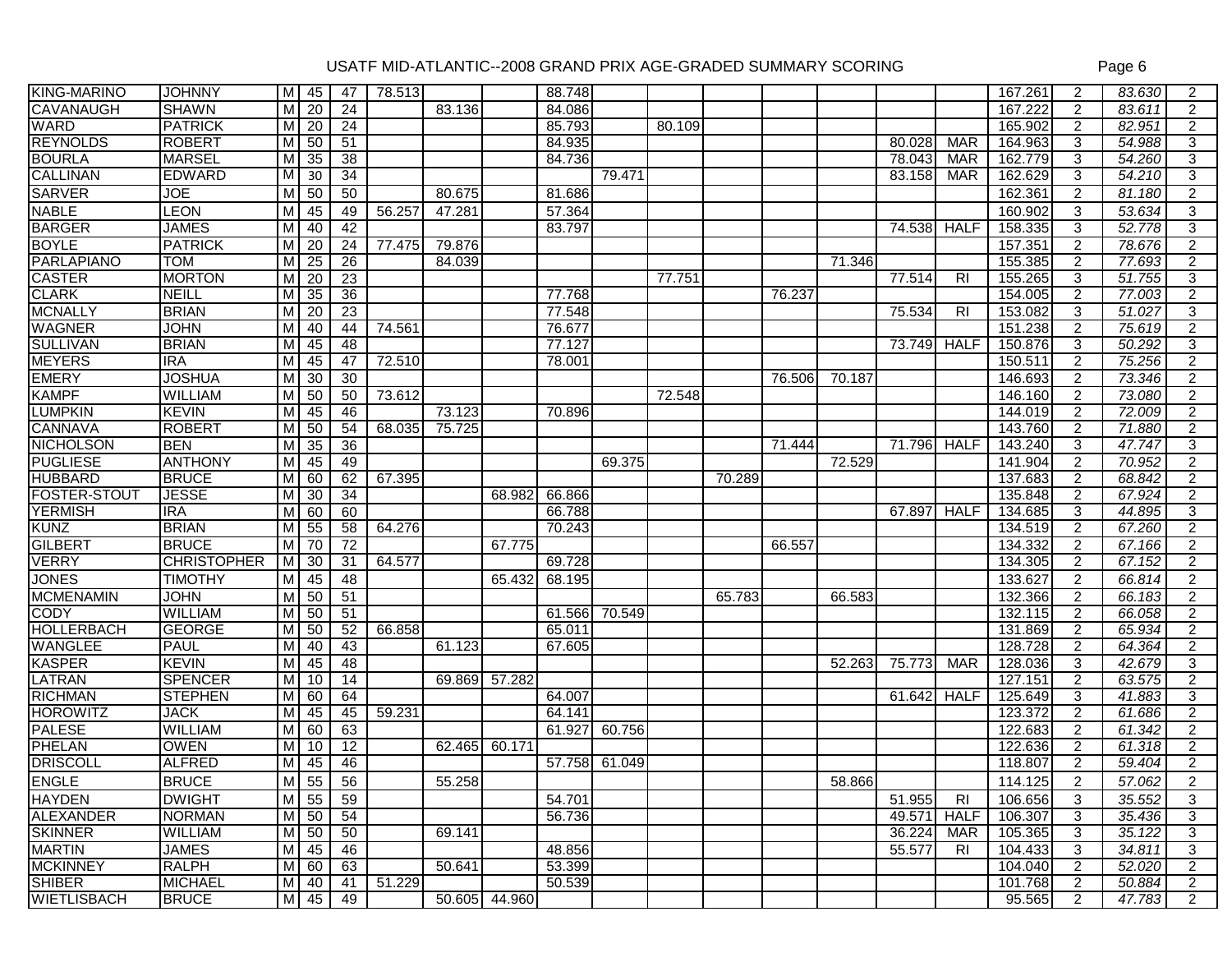| <b>YUOT</b>      | <b>MACHARIA</b>    | M                       | 25              | 26              |        |        |        | 92.369 |        |        |        |        |        |                | 92.369 | -1             | 92.369 |                |
|------------------|--------------------|-------------------------|-----------------|-----------------|--------|--------|--------|--------|--------|--------|--------|--------|--------|----------------|--------|----------------|--------|----------------|
| <b>MARTINSON</b> | <b>ROSS</b>        | $\overline{M}$          | 30              | 30              |        |        |        | 89.543 |        |        |        |        |        |                | 89.543 | -1             | 89.543 |                |
| <b>CARROLL</b>   | JOHN               | м                       | 45              | 45              |        |        |        | 89.022 |        |        |        |        |        |                | 89.022 | $\mathbf{1}$   | 89.022 |                |
| <b>PERMAR</b>    | <b>TERRY</b>       | M                       | 50              | 54              |        |        |        |        |        |        |        |        | 87.587 | R <sub>l</sub> | 87.587 | 2              | 43.794 | $\overline{2}$ |
| <b>FENNELLY</b>  | <b>RYAN</b>        | M                       | 25              | 27              |        |        |        |        |        |        |        |        | 87.183 | R <sub>1</sub> | 87.183 | $\overline{2}$ | 43.592 | $\overline{2}$ |
| <b>SAVAGE</b>    | <b>KARL</b>        | M                       | $\overline{25}$ | 29              |        |        |        |        |        |        |        |        | 87.105 | <b>HALF</b>    | 87.105 | 2              | 43.553 | $\overline{2}$ |
| <b>MIERS</b>     | JAY                | M                       | 50              | 50              |        |        |        | 84.801 |        |        |        |        |        |                | 84.801 | $\mathbf 1$    | 84.801 |                |
| <b>NESBITT</b>   | <b>DREW</b>        | M                       | 20              | 23              |        | 84.314 |        |        |        |        |        |        |        |                | 84.314 | 1              | 84.314 |                |
| <b>MILLER</b>    | ZACH               | м                       | 20              | 24              |        |        |        | 83.193 |        |        |        |        |        |                | 83.193 | $\mathbf 1$    | 83.193 |                |
| <b>GISH</b>      | <b>JASON</b>       | M                       | $\overline{30}$ | 32              |        |        |        | 82.837 |        |        |        |        |        |                | 82.837 | $\mathbf{1}$   | 82.837 |                |
| <b>OLIVERE</b>   | L PAUL             | M                       | 40              | 43              | 82.359 |        |        |        |        |        |        |        |        |                | 82.359 | $\mathbf 1$    | 82.359 |                |
| <b>JERMYN</b>    | <b>THOMAS</b>      | $\overline{\mathsf{M}}$ | 45              | 45              |        |        |        | 81.522 |        |        |        |        |        |                | 81.522 | $\mathbf 1$    | 81.522 |                |
| <b>MULLER</b>    | <b>BERNIE</b>      | M                       | $\overline{20}$ | $\overline{24}$ |        | 81.388 |        |        |        |        |        |        |        |                | 81.388 |                | 81.388 |                |
| <b>NIRSCHEL</b>  | <b>CHRISTOPHER</b> | M                       | $\overline{20}$ | $\overline{24}$ | 81.026 |        |        |        |        |        |        |        |        |                | 81.026 | 1              | 81.026 |                |
| <b>CHUPA</b>     | ZAACH              | M                       | 30              | 32              |        |        |        | 80.756 |        |        |        |        |        |                | 80.756 | -1             | 80.756 |                |
| <b>MELLISH</b>   | <b>DENNIS</b>      | M                       | 55              | 57              |        |        |        | 80.562 |        |        |        |        |        |                | 80.562 | $\mathbf{1}$   | 80.562 |                |
| <b>BARTH</b>     | <b>ALEX</b>        | $\overline{\mathsf{M}}$ | 35              | 35              |        | 79.738 |        |        |        |        |        |        |        |                | 79.738 | $\mathbf{1}$   | 79.738 |                |
| <b>TAYLOR</b>    | KHALIL             | M                       | 10              | 14              |        |        |        |        |        |        |        |        | 79.489 | <b>RI</b>      | 79.489 | 2              | 39.745 | $\overline{2}$ |
| <b>CAMPBELL</b>  | <b>DOUGLAS</b>     | M                       | 60              | 60              |        |        |        | 78.740 |        |        |        |        |        |                | 78.740 | $\mathbf{1}$   | 78.740 |                |
| <b>KAMPF</b>     | <b>SETH</b>        | M                       | 20              | 23              |        |        |        |        | 78.470 |        |        |        |        |                | 78.470 | $\mathbf{1}$   | 78.470 |                |
| <b>SHEARER</b>   | ANDREW             | ${\sf M}$               | 40              | 44              | 77.573 |        |        |        |        |        |        |        |        |                | 77.573 | $\mathbf{1}$   | 77.573 |                |
| <b>BENBOW</b>    | <b>ENOS</b>        | $\overline{M}$          | $\overline{25}$ | 26              |        |        |        |        |        | 77.520 |        |        |        |                | 77.520 | $\mathbf 1$    | 77.520 |                |
| <b>VONDRA</b>    | <b>NORBY</b>       | $\overline{\mathsf{M}}$ | 50              | 52              |        |        | 77.167 |        |        |        |        |        |        |                | 77.167 | $\mathbf 1$    | 77.167 |                |
| LANIER           | <b>KYLE</b>        | M                       | 35              | 35              |        |        |        |        | 77.106 |        |        |        |        |                | 77.106 | -1             | 77.106 |                |
| <b>HARBAUGH</b>  | <b>JACK</b>        | M                       | 50              | 52              |        |        |        |        |        |        |        |        | 76.895 | <b>MAR</b>     | 76.895 | $\overline{2}$ | 38.448 | $\overline{2}$ |
| <b>DEDRICK</b>   | <b>FREDERICK</b>   | M                       | 60              | 60              |        |        |        |        |        |        | 76.490 |        |        |                | 76.490 | 1              | 76.490 |                |
| LANIER           | <b>KAREEM</b>      | M                       | $\overline{35}$ | 35              |        |        |        |        | 75.935 |        |        |        |        |                | 75.935 | $\mathbf{1}$   | 75.935 |                |
| <b>ISAAC</b>     | <b>PAUL</b>        | $\overline{M}$          | 40              | 44              | 36.789 |        | 38.226 |        |        |        |        |        |        |                | 75.015 | 2              | 37.507 | $\overline{2}$ |
| <b>CASTEEL</b>   | <b>MARK</b>        | M                       | 45              | 48              | 74.613 |        |        |        |        |        |        |        |        |                | 74.613 | $\mathbf 1$    | 74.613 |                |
| <b>HURFORD</b>   | <b>DONALD</b>      | M                       | 45              | 48              |        |        |        | 74.518 |        |        |        |        |        |                | 74.518 | $\mathbf 1$    | 74.518 |                |
| <b>CURRIE</b>    | <b>DAVID</b>       | $\overline{M}$          | 50              | 51              |        |        | 73.676 |        |        |        |        |        |        |                | 73.676 | $\mathbf{1}$   | 73.676 |                |
| <b>GROPPER</b>   | <b>FREDERICK</b>   | $\overline{M}$          | 50              | 52              |        |        |        | 72.936 |        |        |        |        |        |                | 72.936 | -1             | 72.936 |                |
| <b>YELLIN</b>    | <b>MARK</b>        | $\overline{M}$          | 50              | 53              |        |        |        |        |        |        |        | 72.829 |        |                | 72.829 | -1             | 72.829 |                |
| <b>SALZBERG</b>  | <b>BRIAN</b>       | $\overline{M}$          | 65              | 65              | 72.620 |        |        |        |        |        |        |        |        |                | 72.620 | 1              | 72.620 |                |
| <b>AHLSWEDE</b>  | <b>GREG</b>        | M                       | 15              | 18              |        |        |        | 72.386 |        |        |        |        |        |                | 72.386 | 1              | 72.386 |                |
| <b>GALLAGHER</b> | <b>PATRICK</b>     | $\overline{M}$          | 35              | $\overline{38}$ |        |        |        | 72.164 |        |        |        |        |        |                | 72.164 | $\mathbf{1}$   | 72.164 |                |
| <b>JENNINGS</b>  | <b>PETER</b>       | M                       | 25              | 27              |        |        |        | 72.148 |        |        |        |        |        |                | 72.148 | $\mathbf 1$    | 72.148 |                |
| <b>ANDERSON</b>  | <b>DERMOT</b>      | M                       | 45              | 47              |        |        |        | 71.899 |        |        |        |        |        |                | 71.899 | $\mathbf 1$    | 71.899 |                |
| <b>THOMASSON</b> | THOMAS             | М                       | 30              | 32              |        |        |        |        | 71.620 |        |        |        |        |                | 71.620 | 1              | 71.620 |                |
| <b>GROSSMAN</b>  | CARL               | M                       | 60              | 61              |        |        |        | 71.063 |        |        |        |        |        |                | 71.063 | $\mathbf{1}$   | 71.063 |                |
| <b>SZYMANSKI</b> | <b>PAUL</b>        | M                       | 45              | 47              |        | 70.416 |        |        |        |        |        |        |        |                | 70.416 | $\mathbf{1}$   | 70.416 |                |
| <b>STEWART</b>   | <b>DAVID</b>       | M                       | 45              | $\overline{48}$ |        |        | 70.073 |        |        |        |        |        |        |                | 70.073 | $\overline{1}$ | 70.073 | $\mathbf{1}$   |
| <b>HOY</b>       | <b>ROBERT</b>      | M                       | 45              | 48              | 69.665 |        |        |        |        |        |        |        |        |                | 69.665 | $\mathbf 1$    | 69.665 | -1             |
| <b>McDONOUGH</b> | <b>BRIAN</b>       | M                       | 10              | 14              |        |        | 69.428 |        |        |        |        |        |        |                | 69.428 | -1             | 69.428 |                |
| <b>VEDEJS</b>    | <b>NIK</b>         |                         | $M$ 30          | 32              |        | 69.333 |        |        |        |        |        |        |        |                | 69.333 | $\mathbf{1}$   | 69.333 |                |
| <b>MANNING</b>   | <b>JESS</b>        |                         | $M$ 30          | 31              | 69.273 |        |        |        |        |        |        |        |        |                | 69.273 | $\mathbf 1$    | 69.273 |                |
| <b>STRAW</b>     | <b>KEITH</b>       |                         | $M$ 50          | 53              |        |        |        |        |        |        |        |        | 69.138 | <b>MAR</b>     | 69.138 | 2              | 34.569 | $\overline{2}$ |
| <b>SCHWEIZER</b> | <b>PAUL</b>        |                         | $M$ 50          | 52              |        |        |        |        |        |        |        |        | 69.111 | <b>MAR</b>     | 69.111 | $\overline{2}$ | 34.556 | $\overline{2}$ |
| <b>MCCARTHY</b>  | <b>MICHAEL</b>     |                         | $M$ 40          | 42              | 68.494 |        |        |        |        |        |        |        |        |                | 68.494 | $\mathbf{1}$   | 68.494 | $\mathbf{1}$   |